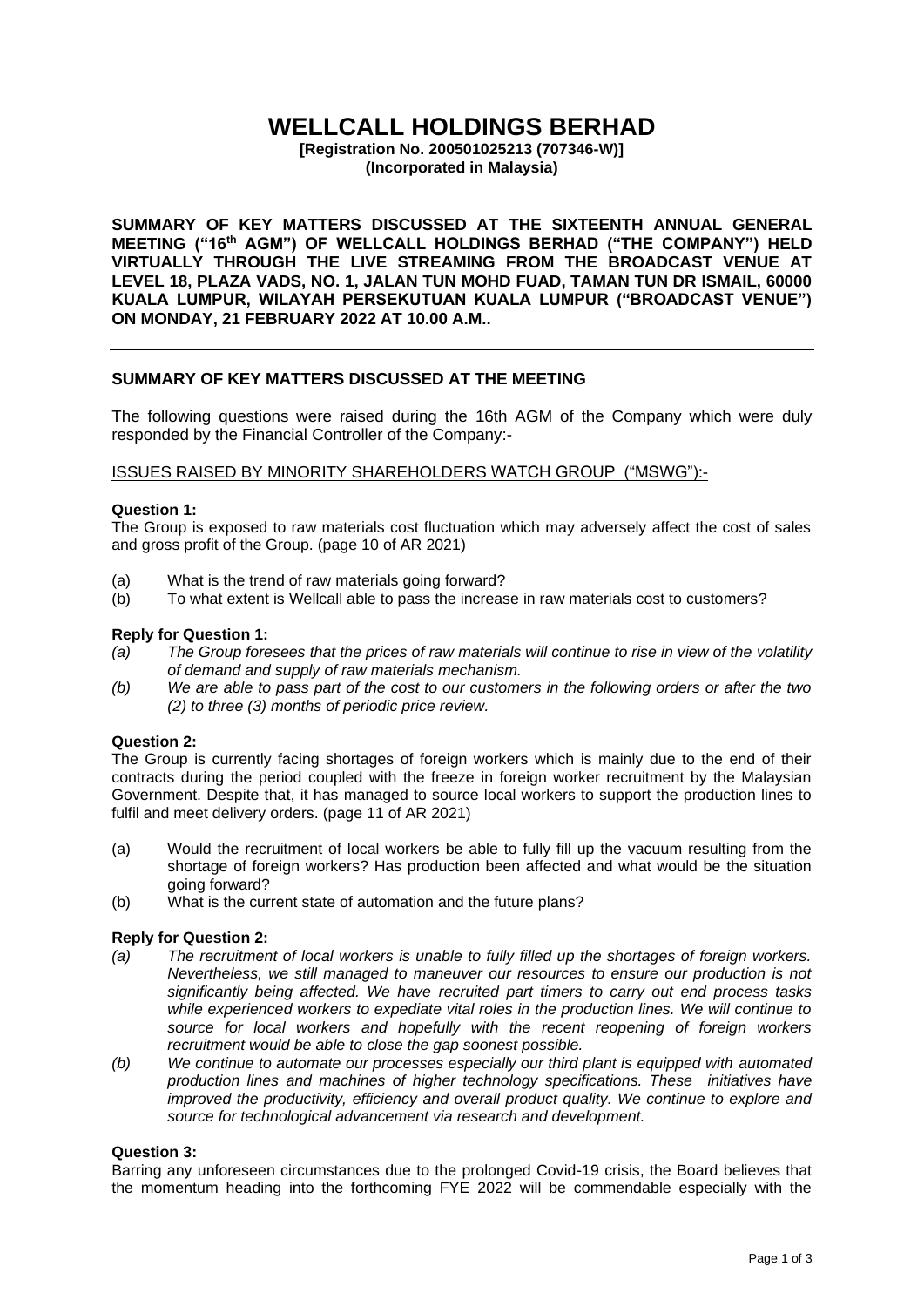# **WELLCALL HOLDINGS BERHAD [Registration No. 200501025213 (707346-W)]**

# **(Summary of Key Matters Discussed at the 15 th AGM held on 22 February 2021 – Cont'd)**

continuous demand from its customers and in line with the industrial rubber hose market forecasts. (page 11 of AR 2021)

What is the growth forecast for the industrial rubber hose market and the growth drivers?

#### **Reply for Question 3:**

In view of the gradual recovery of global industrial rubber hose industry, we are visualizing a double*digit growth, which is mainly from the demanding environment segment such as from the air, water, oil and gas application market sectors.*

#### **Question 4:**

The US Dollar exchange rate is also expected to be volatile and this impacts the Group's profitability. (page 11 of AR 2021)

What percentage of the Group revenue and cost of sales is denominated in US Dollar respectively?

#### **Reply for Question 4:**

*The percentages of the Group's Revenue and Cost of Sales denominated in US Dollar are 88% and 36% respectively.*

#### **Question 5:**

What is the Group's current production utilization rate? Are there any plans to increase production capacity in the future?

#### **Reply for Question 5**:

*Overall, our plants are operating at 80% to full utilization. Our current facilities are able to meet any sudden surge in global demand for industrial rubber hose and we always seize for growth opportunities to increase production capacity for new product diversity.*

#### **Question 6:**

The total fees incurred in maintaining the outsourced internal audit function for the financial year ended 30th September 2021 amounted to RM21,000. (page 47 of AR 2021)

Given that the fee is rather small (RM1,750 per month), how does the audit committee assure itself that there would be adequate coverage and an effective audit function?

#### **Reply for Question 6:**

*The total fees incurred were for two (2) internal audit visits being carried out during the financial year in preference to four (4) visits due to MCO 2.0 imposed by our government. Internal audit reviews are based on process cycles, which eventually cover the overall spectrum activities of the Group. The internal auditors report directly to the Audit Committee, which governs by the Term of Reference of the Audit Committee.* 

#### **Question 7:**

It was recently reported in the press that Wellcall has adopted a high mix, low volume (HMLV) strategy which gives the company a significant competitive edge in producing customized merchandise for its clients.

What percentage of the Group revenue is generated from HMLV strategy? Is the profit margin from HMLV strategy significantly higher than revenue from standardised products?

#### **Reply for Question 7:**

*HMLV is part of our marketing niche to support our customers' inventory holding costs. HMLV applies to all orders and products, which profit margin depends on the product mix specifications.* **Question 8:**